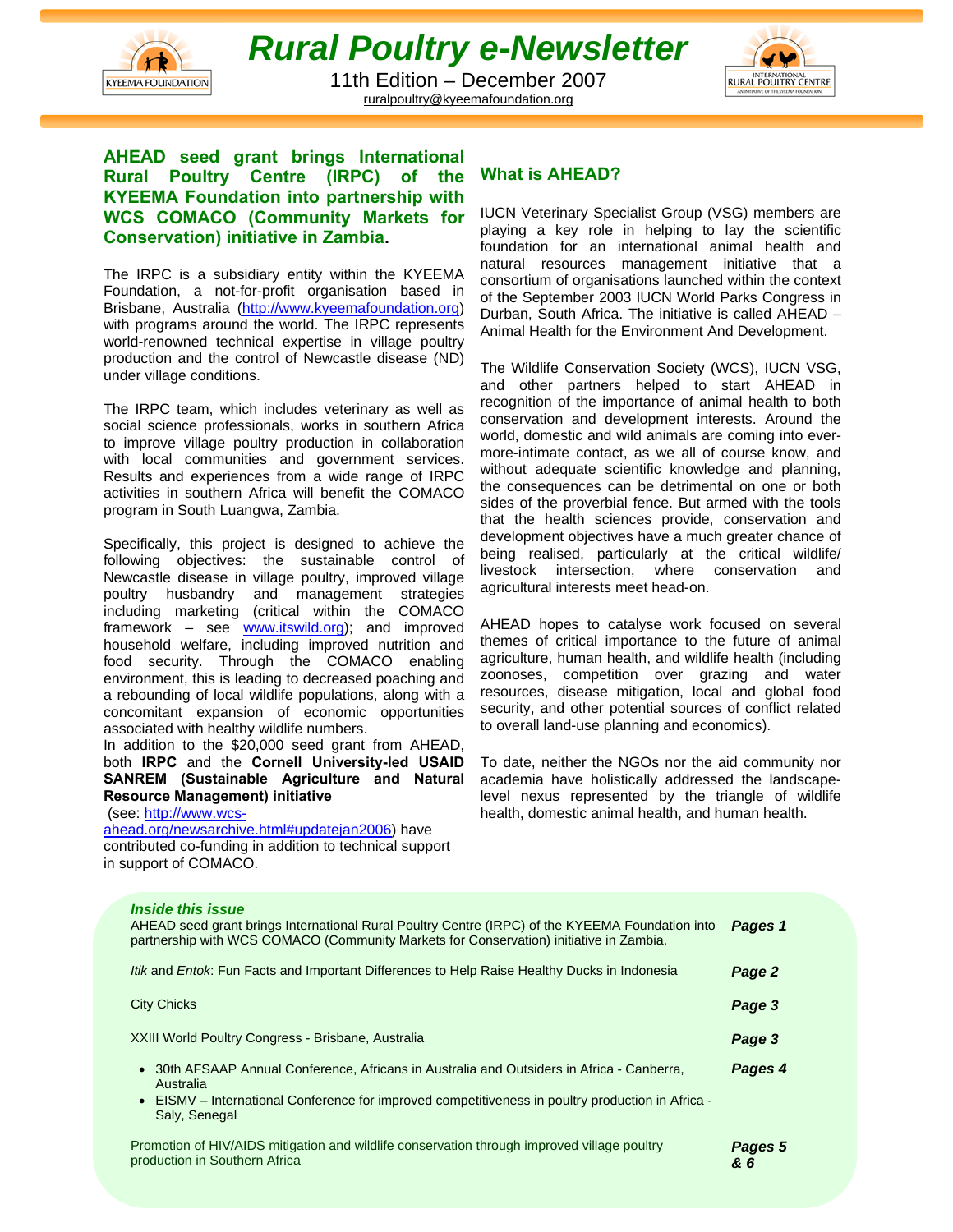#### *Itik* **and** *Entok***: Fun Facts and Important Differences to Help Raise Healthy Ducks in Indonesia**

As we all know, mallard ducks (*itik* in Indonesian*)* and muscovy (*entok)* ducks are different, but did you know that *entok* ducks are actually geese? Even though *entok* ducks look like ducks, they are actually a species of goose. *Entok* ducks can mate and reproduce with *itik* ducks, but their offspring have very low fertility or are sterile. This is just one example of the many important differences between these two types of birds. By learning more about these differences, we can provide better housing and care that helps to prevent diseases. Knowing more about these birds and what makes them different will result in healthier birds, which means increased egg production and better quality meat.

*Itik* ducks (*Anas javanica*) are good egg producers. In some parts of the world, where there is ample food and good veterinary care, these ducks can lay an egg a day. Most often these ducks are kept for their ability to lay large numbers of eggs, but they are also consumed as meat when their egg production decreases. In general, the quality of their meat is poor compared to *entok* ducks because *itik* ducks have a very slight frame. Their light weight frame allows *Itik* ducks to stand at an 80 degree angle to the ground, giving them the appearance of standing upright. In Indonesia, *itik* ducks are not usually kept in confinement housing, and instead are herded between rice patty fields to feed. This practice provides nutrition for the ducks, but also helps to maintain the patty fields.

*Entok* ducks (*Cairina moschata*) are larger than *itik* ducks, walk at a 45 degree angle from the ground, and are raised for their good quality meat. Since *entok* ducks are not really ducks, but are actually geese, their egg incubation period is much longer. It takes 35 days for *entok* eggs to hatch, but it only takes 28 days for *itik* eggs to hatch. *Entok* ducks are like *itik* ducks in that both types of birds can get sick from bacteria such as Salmonella (Pullorum), Pasturella (Duck Cholera), and Clostridium (Botulism). Both types of birds also can contract viruses like Duck Viral Enteritis (DVE), Newcastle disease (ND) and Highly Pathogenic Avian Influenza (HPAI). However, *entok* ducks are more sensitive to DVE and HPAI. If there is an outbreak of DVE or HPAI, villagers that keep both types of ducks will see their *entok* ducks become sick before their *itik* ducks. On the other hand, if there is an outbreak of ND, farmers will see their *itik* ducks, especially ducklings, become sick first, because *entok* ducks are more resistant to ND.

However, it is most important to remember that all types of ducks can contract all of these diseases. In the case of HPAI, ducks may have the disease without being sick, and then give the disease to chickens.

In order to ensure good egg production and good quality meat, it is important to minimise disease in ducks. This can be done by providing good housing which is cleaned and disinfected regularly, providing good veterinary care and vaccinating to prevent diseases, and keeping ducks and chickens separate. By understanding some of the differences between these types of birds, we can do a better job of keeping them healthy.

*By Dr. Jennifer Zambriski, Field Program Facilitator, FAO Indonesia. E-mail: jzambriski@gmail.com*



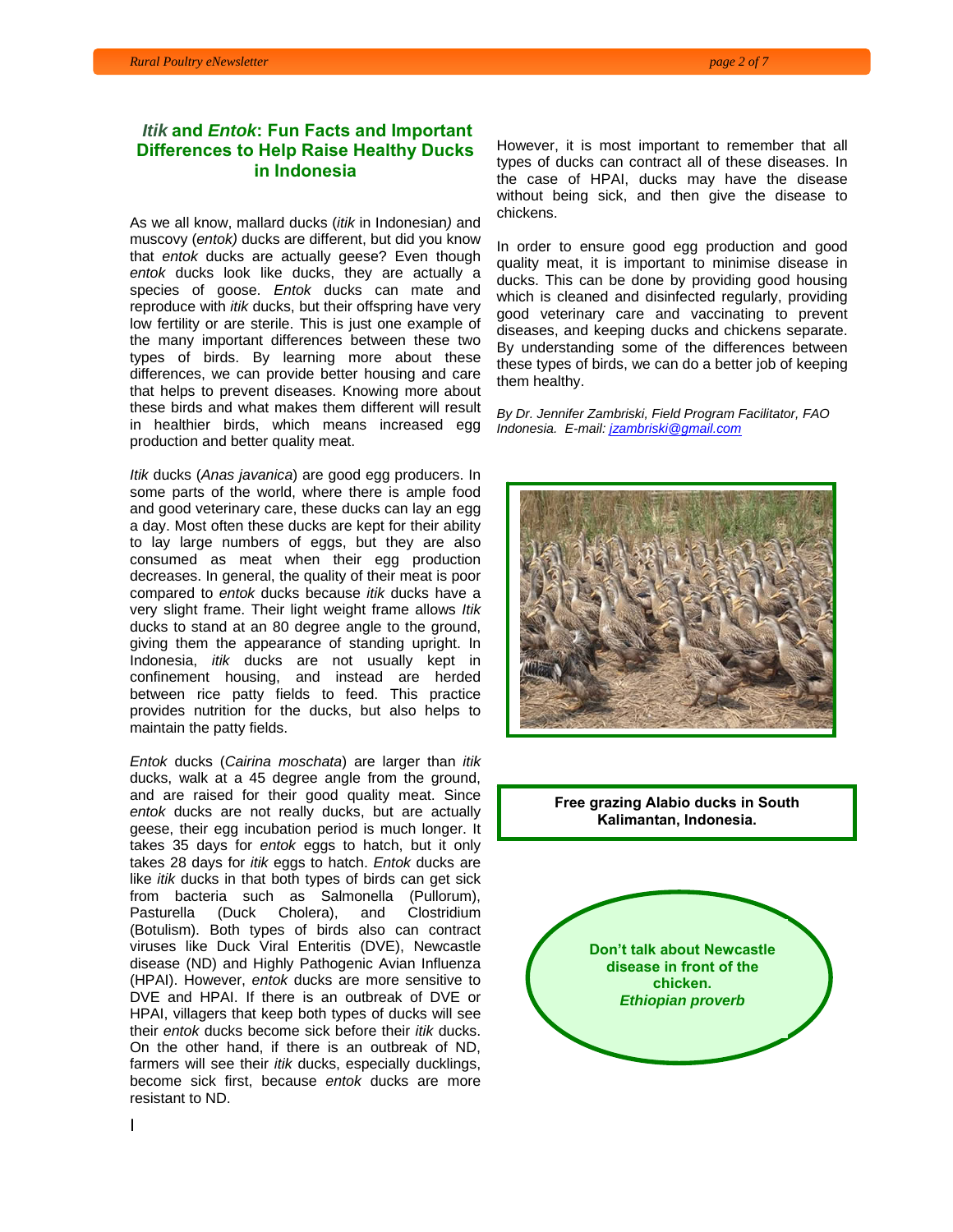#### **City Chicks**

It all started with an article in the Courier Mail about city people wanting to get back to nature and have a healthier life style. So what could be easier than keeping chickens! You can have fresh eggs and at the same time provide nutrients for the garden. Why not rent a chicken coop? This is what a company in Brisbane is doing, visit: http://www.citychicks.com.au/

My son André always wanted a pet but working full time with nobody home during the day and then being stuck during the holiday season, I was reluctant. However, with chickens it is different and if we go away, they are so easy to look after. The rental solution also gives the flexibility of selling or giving the chickens away and having new ones when you return, so it's a great idea!

So, in the new year, we will be having our own chooks! With a mobile coop which we can move around, our two chickens will enrich the ground by aerating the soil and adding natural fertilizer and will make our lawn look better. André will finally have some pets to look after and he will be in charge of looking after them and getting the eggs.

So for all you city dwellers wanting a piece of the country, it couldn't get any easier than this!

*Marie-France Wellington, KYEEMA's Newsletter and Website Coordinator* 

#### **This is what our Chicken-Coop will look like**



#### **XXIII World's Poultry Congress Brisbane, Australia 30 June – 4 July 2008**

The XXIII World Congress is proud to be joining together with the following meetings to bring you the biggest world's poultry congress ever. There is something available to suit all levels of poultry interest.

- 6th Asian-Pacific Poultry Health Conference (AP6)

- 4th International Ratite Science Symposium (4th IRSS)

- 2008 Poultry Information Exchange (PIX2008)

Opportunities for participation in the Congress for industry are now available! For more information see the website or contact sponsorandexhibit@wpc2008.com

If you are interested in registering for the Congress and would like to receive congress correspondence, click here. Information regarding registration and accommodation will be available in September/October 2007.

Please note that all presenters must register for the meeting by **Friday 29 February 2008**. Registration payment not received by this date will result in presenters being withdrawn from the program.

> **WPC2008** Event Planners Australia PO Box 1280 Milton QLD 4064 Tel: +61 7 3858 5594 Fax: +61 7 3858 5499 Email: **speak @wpc2008.com** Website: www.wpc2008.com

Articles for publication in our rural poultry e-Newsletter can be sent to: ruralpoultry@kyeemafoundation.org

Visit our website: www.kyeemafoundation.org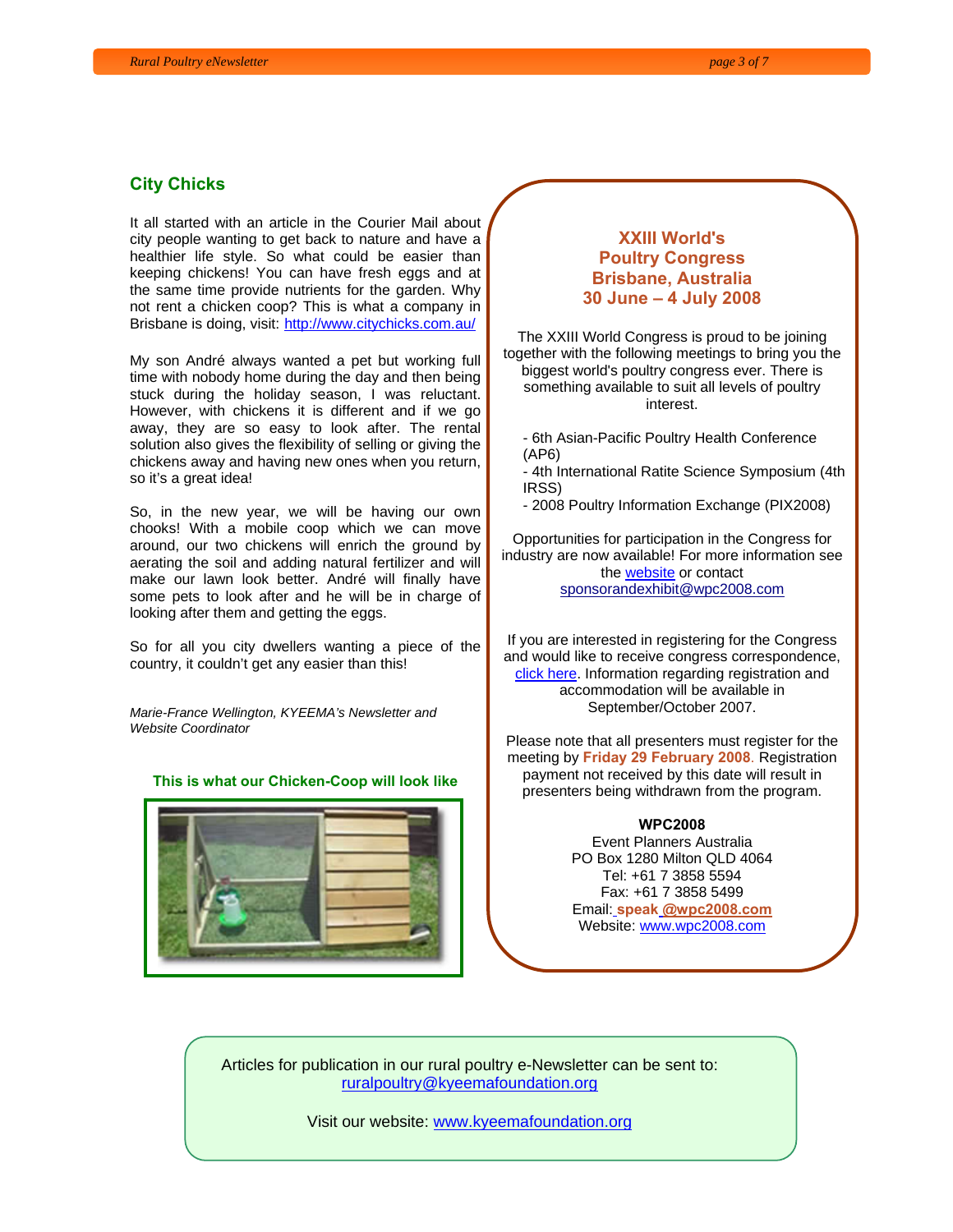#### **30th AFSAAP Annual Conference Africans in Australia and Outsiders in Africa**

**31 January – 2 February 2008 Australian National University, Canberra**

*Provisional conference abstracts*

To date, two conference themes have been identified:

#### Africans in Australia

This theme will include the African diaspora, studies of various African immigrants groups in Australia and New Zealand, results from the 2006 Censuses, and the provision of services for new arrivals.

#### Outsiders in Africa

This theme will include discussions of the role of AID agencies, mining companies and other organisations in Africa, and the involvement of nations such as Australia and China.

#### *Click here for the conference registration form*

The Postgraduate Workshop will be held on Wednesday, 30January 2008. The program for 2 February will include panels from African community organisations.

Proposals for papers and sessions on any aspect of African studies are welcomed.

The Conference organiser is:

Dr David Lucas Australian Demographic and Social Research Institute. 20 Balmain Crescent, The Australian National University. Canberra. ACT. 0200. Australia. Phone: (61 2) 6125 0555 Email: david.lucas@anu.edu.au



#### **EISMV**

## **International Conference for improved competitiveness in poultry production in Africa**

The conference will be held from:<br> $5<sup>th</sup>$  to  $9<sup>th</sup>$  May 2008. **<sup>5</sup>th to 9th May 2008**. Two plenary sessions, six workshops and technical visits will be organised.

#### **Overall objective**

Analysis of the mechanisms of poultry productivity and the organisation of the value chains for improved poultry production and competitiveness.

#### **Specific Objectives**

- Analysis of recent scientific progress in the mechanism of poultry productivity and the performance of poultry value chains.
- Identification of future research fields for an improved competitiveness of poultry value chains.
- Networking poultry scientists for regional research programs.

The following main topics will be discussed during the conference:

#### **Topics**

- Control of heat stress
- Availability and valorisation of local products and by-products
- Health and technologies in disease control
- Quality of poultry products
- Economics and international trade
- Poultry production, legislation and environment

#### **Contact**

Mrs Mariam DIOUF Secretariat of International Poultry Conference EISMV BP 5077 Dakar-Senegal Tel: 2218651008 http://www.refer.sn/eismv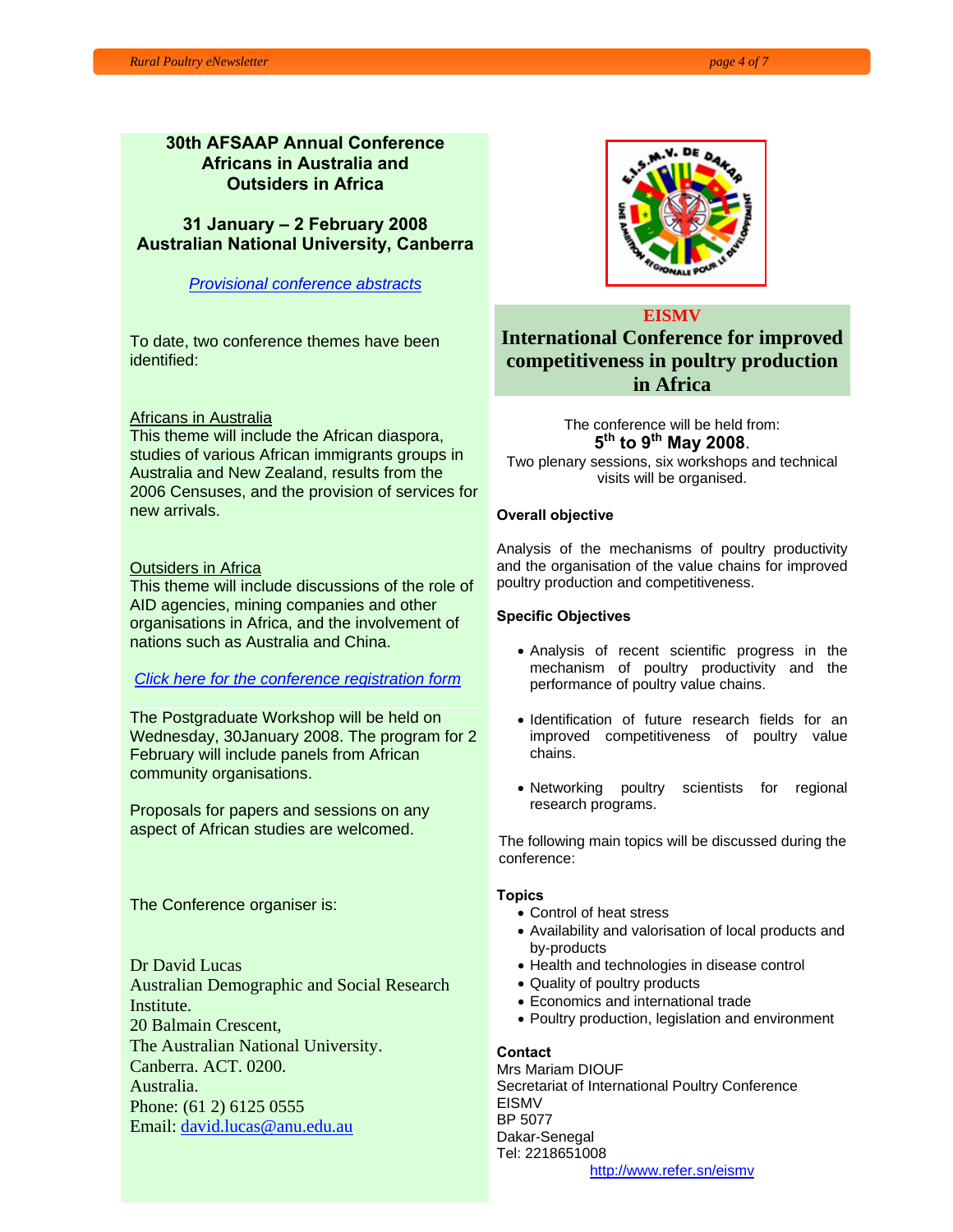#### **Promotion of HIV/AIDS mitigation and wildlife conservation through improved village poultry production in Southern Africa**

#### *Alders, R.G.1,2,3 , Bagnol, B.1,4, dos Anjos, F.1,5, & Young, M.P.1,3*

*1. International Rural Poultry Centre, KYEEMA Foundation, Maputo, Mozambique, E-mail: robyna@kyeemafoundation.org; 2. The Department of Environmental and Population Health, Cummings School of Veterinary Medicine, Tufts University, Massachusetts 01536, USA.; 3. Food and Agriculture Organization of the United Nations, Jakarta, Indonesia; 4. The University of the Witwatersrand, Johannesburg, South Africa; 5. Veterinary Faculty, University of Eduardo Mondlane, Maputo, Mozambique* 

#### **Introduction**

Many poor rural households in developing countries rely on village chickens (Alexander, Bell and Alders 2004). In rural households affected by HIV/AIDS and areas surrounding protected wildlife populations, they play a particularly important role (Alders, Bagnol, Harun and Young 2007; McDonald 2006). In farming households the illness or death of family members due to HIV/AIDS leads to loss of valuable labour resources (du Guerny 2002). Consequently the focus of household activity turns to maintaining family food security. In affected households, food security is maintained through revising the complex division of labour in accordance with the possibilities presented by the local farming system. Throughout Africa, expanding human populations have created situations in which large numbers of poor people live close to protected wildlife populations. Inevitably, the needs of people and wildlife come into conflict. One approach to ensure that meat intake is maintained while reducing bushmeat hunting is to improve the ability of people to subsist on alternative sources of protein and income.

 HIV/AIDS. Village chickens provide a scarce resource - animal protein - in the form of meat and eggs and can be sold or bartered to meet essential family needs such as medicine, clothes and school fees. Village chickens are active in pest control, provide manure, are required for special festivals and are essential for many traditional ceremonies. The output of village chickens is lower than that of intensively raised birds but it is obtained with a minimum input in terms of housing, disease control, management and supplementary feeding. They are generally owned and managed by women and children (Gueye 2000) and are often essential elements of female-headed households (Bagnol 2001). As women are the main carers of sick people, chickens can play an important role as they provide the women with additional resources to carry out their important task of supporting to people living with The components of village poultry production include: indigenous poultry breeds; feed; shelter; disease control; and community collaboration and group formation (Alders 2004).

#### **Project: HIV/AIDS mitigation in Mozambique**

The main activities includes: baseline studies and annual participatory rural appraisals; training volunteers of local NGOs as community vaccinators against Newcastle disease (ND; Alders, dos Anjos, Bagnol, Fumo, Mata and Young 2003); training NGO technical staff and local government agricultural staff in ND control; implementing ND vaccination campaigns; training farmers to experiment with lowcost improvements to village poultry husbandry; working with volunteers and NGO staff, local health posts and primary schools to promote village poultry production and consumption of poultry meat and eggs; and technical backstopping and monitoring and evaluation. The project has demonstrated the potential to deliver triple benefits: direct support to the people affected or infected by HIV/AIDS (Sylvester 2005); income generation for the carers and the community based organisations; and an increase in the capacity of the communities to support welfare activities.



**Sra (Mrs) Celestina Zimbawe, a widow in Manica Province, Mozambique, received one rooster and three hens. Six months later, she had 21 birds Celestina was delighted with the results and so were her children. She also helps with the training sessions for child-headed households and continues to provide advice to four households in her local area.**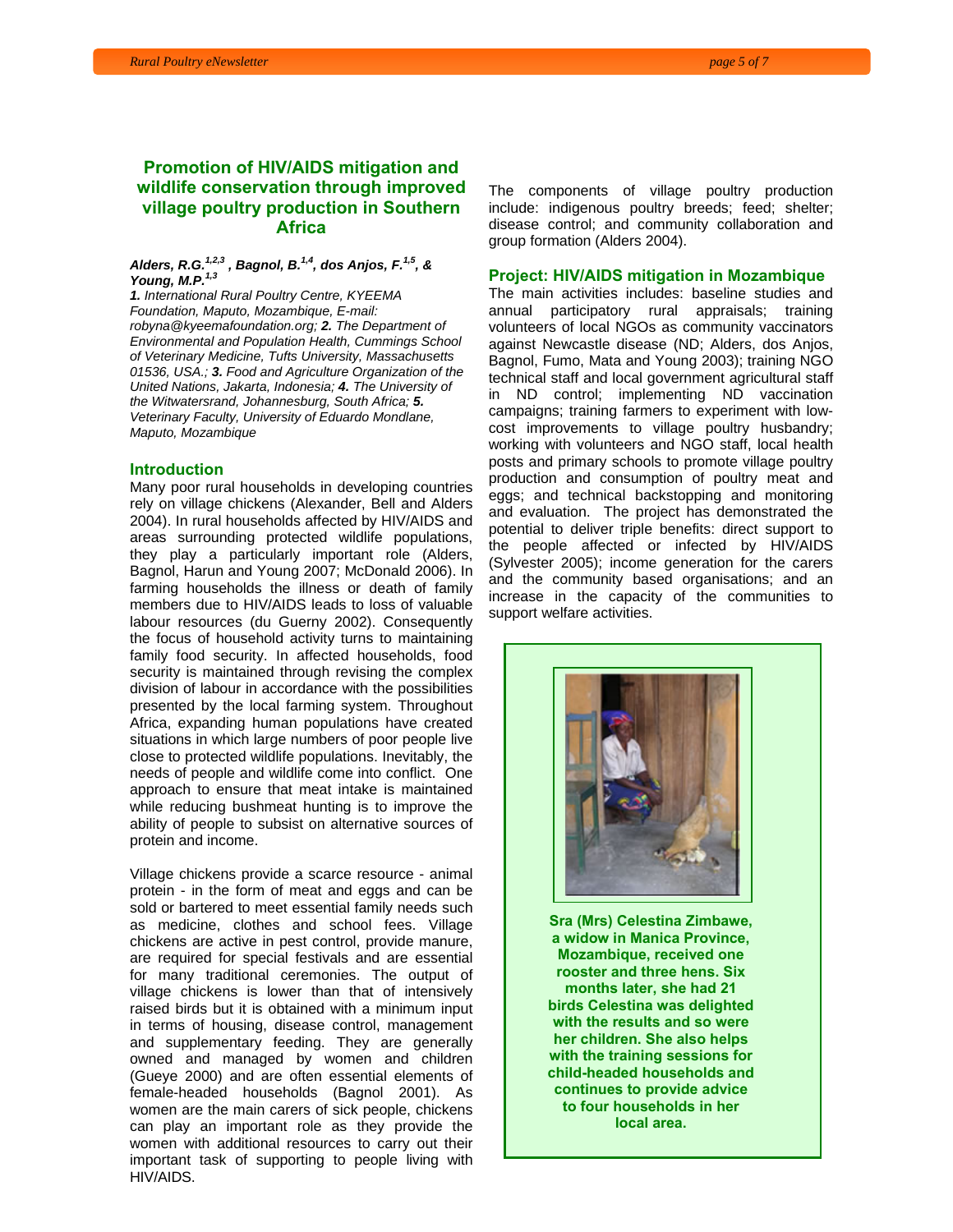#### **Promotion of HIV/AIDS mitigation and wildlife conservation through improved village poultry production in Southern Africa -** *Continued*

#### **Project: Wildlife conservation in Zambia**

This project focuses on the sustainable control of ND in village poultry (Alders, Inoue and Katongo 1994; Songolo and Katongo 2001); improved village poultry husbandry and management strategies including marketing (Alders 2007; McDonald 2006); and improved household welfare, including improved nutrition and food security as a means of reducing the need for communities surrounding South Luangwa National Park to hunt, eat and sell bushmeat (Faiela, Alders and Bagnol 2007).

#### **Acknowledgements**

The Zambian project is implemented in collaboration with Community Markets for Conservation. Financial support provided by FAO Mozambique, Sustainable Agriculture and Natural Resource Management (SANREM) grant to Cornell University and the Wildlife Conservation Society and GRM International is gratefully acknowledged.

#### *References*

- *Alders, R. 2004. Poultry for profit and pleasure. Diversification Booklet No. 3, Agricultural Support Systems Division, Food and Agriculture Organization of the United Nations, Rome.*
- *Alders, R. 2007. Trip report to IRPC/KYEEMA Foundation and WCS. Mfuwe and Lusaka, Zambia. May 2007.*
- *Alders, R., dos Anjos, F., Bagnol, B., Fumo, A., Mata, B. and Young, M. 2nd Edition 2003. Controlling Newcastle Disease in Village Chickens: A Training Manual. ACIAR Monograph Nº 86, 128 pp.http://www.aciar.gov.au, http://www.kyeemafoundation.org*
- *Alders, R., Bagnol, B., Harun, M. and Young, M. 2007. Village poultry, food security and HIV/AIDS mitigation. LEISA (Low External Input Sustainable Agriculture) Magazine 23(3):20-21.*
- *Alders, R.G., Inoue, S. and Katongo, J.C. 1994. Prevalence and evaluation of Hitchner B1 and V4 vaccines for the control of Newcastle disease in village chickens in Zambia. Preventive Veterinary Medicine 21:125-132.*

*Alexander, D.J., Bell, J.G. and Alders, R.G. 2004. Technology Review: Newcastle disease with special emphasis on its effect on village chickens. FAO Animal Production and Health Paper No. 161. Rome, FAO. 63pp.* 

*Bagnol, B. 2001. The Social Impact of Newcastle Disease Control. In: Alders, R.G. and Spradbrow, P.B. ed. 2001. SADC Planning Workshop on Newcastle Disease Control in Village Chickens. Proceedings of an International Workshop, Maputo, Mozambique, 6-9 March 2000. ACIAR Proceedings Nº 103, pp. 69-75.* 

- *du Guerny, J. 2002. Meeting the HIV/AIDS Challenge to Food Security: the role of labour saving technologies in farm-households. UNDP South East Asia HIV and Development Program and the FAO. December 2002.*
- *Faiela, C., Alders, R. and Bagnol, B. 2007. Contribution of improved village poultry production to food security, income generation, decreased bush meat consumption and avian influenza preparedness. Paper presented at the 7<sup>th</sup> Animal Health for the Environment And Development (AHEAD) Great Limpopo TFCA Working Group Meeting, 8-9 March 2007, Pequenos Libombos, Mozambique. http://wcsahead.org/gltfca\_march2007*
- *Guèye, E.F. 2000. The role of family poultry in poverty alleviation, food security and the promotion of gender equality in rural Africa. Outlook on Agriculture 29(2):129-136.*
- *McDonald, E. 2006. Report to WCS: Improving Poultry Health and Management in Zambia. Developing A Participatory Socio-Economic Model For Food Security, Improved Rural Livelihoods, Watershed Management, & Biodiversity Conservation In Southern Africa Project. Cornell University.*
- *Silvester, K., 2005. The Triple Benefit Programme. Assessment of pilot projects/micro projects implemented under OSRO/RAF/403/SAF in the context of HIV/AIDS and food and nutrition security. FAO Mozambique.*
- *Songolo, A. and Katongo, J.C. 2001. Country Report: Zambia. In: Alders, R.G. and Spradbrow, P.B. ed. 2001. SADC Planning Workshop on Newcastle Disease Control in Village Chickens. Proceedings of an International Workshop, Maputo, Mozambique, 6-9 March 2000. ACIAR Proceedings Nº 103, pp. 43-45.*

Articles on similar topics have been published in the LEISA magazine,

**What is LEISA?** http://leisa.info/index.php



ILEIA, the **Centre for Information on Low External Input and Sustainable Agriculture** promotes exchange of information for small scale farmers in the South through identifying promising technologies involving no or only marginal external inputs, but building

on local knowledge and traditional technologies and the involvement of the farmers themselves in development. Information about these technologies is exchanged mainly through the LEISA Magazine.